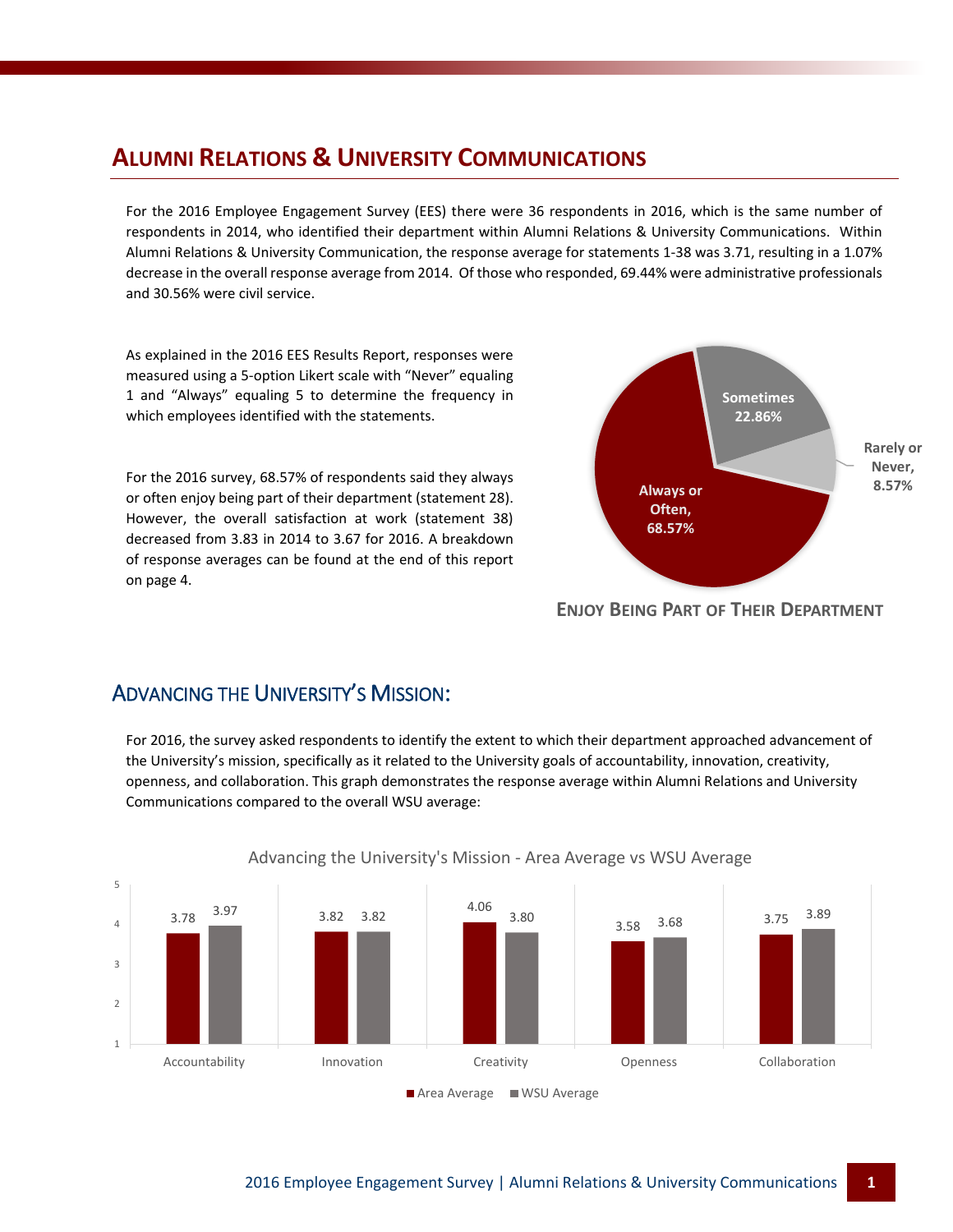## HIGHEST 2016 AREA RESPONSE AVERAGE:

|                                                        | Area                              | Area           | 2016       |  |
|--------------------------------------------------------|-----------------------------------|----------------|------------|--|
| <b>Statements</b>                                      | Average                           | <b>Average</b> | <b>WSU</b> |  |
|                                                        | 2014                              | 2016           | Average    |  |
| I know what is expected of me at work.                 | 4.33                              | 4.25           | 4.37       |  |
| My supervisor treats me with dignity and respect. **   | $\overline{\phantom{a}}$          | 4.14           | 4.29       |  |
| I have the technology I need to do my job efficiently. | 4.31                              | 4.11           | 4.09       |  |
|                                                        | *Updated for 2016; **New for 2016 |                |            |  |

## LOWEST 2016 AREA RESPONSE AVERAGE:

|                                                               | Area                              | Area    | 2016       |
|---------------------------------------------------------------|-----------------------------------|---------|------------|
| <b>Statements</b>                                             | Average                           | Average | <b>WSU</b> |
|                                                               | 2014                              | 2016    | Average    |
| I am encouraged to develop myself professionally.             | 3.33                              | 3.08    | 3.59       |
| I know how my department measures success.                    | 3.11                              | 3.11    | 3.41       |
| I feel appropriately compensated for my level of position. ** | $\overline{\phantom{a}}$          | 3.25    | 3.17       |
| I am recognized for doing a good job.                         | 3.50                              | 3.29    | 3.50       |
|                                                               | *Updated for 2016; **New for 2016 |         |            |

## SIGNIFICANT AREA RESPONSE CHANGE (HIGHEST/LOWEST RESPONSE CHANGES):

| <b>Statements</b>                                                                                                  | Area<br>Average<br>2014                       | Area<br>Average<br>2016 | Change  |
|--------------------------------------------------------------------------------------------------------------------|-----------------------------------------------|-------------------------|---------|
| I receive clear information about changes being made within WSU.                                                   | 3.11                                          | 3.42                    | $+0.31$ |
| My supervisor values me and the work I do.                                                                         | 4.06                                          | 3.80                    | $-0.26$ |
| I am encouraged to improve work processes to benefit students and other<br>University constituents or colleagues.* | 3.64                                          | 3.38                    | $-0.26$ |
| I enjoy being part of my department.                                                                               | 4.06                                          | 3.74                    | $-0.32$ |
| I am encouraged to provide input on decisions impacting my work.                                                   | 3.78                                          | 3.36                    | $-0.42$ |
|                                                                                                                    | $*$ Indated for $2016 \cdot$ **New for $2016$ |                         |         |

*\*Updated for 2016 ; \*\*New for 2016*

## UNIVERSITY RESOURCES:

Based on feedback, the 2016 survey added additional statements regarding workplace concerns and employee awareness of WSU resources, specifically those resources related to Workplace Violence, Bullying, State Ethics, Discrimination, Sexual Harassment and Sexual Misconduct. This graph demonstrates the percentage of employees who identified awareness of the following University policies within Alumni Relations and University Communications:

| <b>Policy Prohibiting Discrimination, Sexual Harassment, and Sexual Misconduct</b> |        | $100\%$ |
|------------------------------------------------------------------------------------|--------|---------|
| <b>Workplace Violence</b>                                                          |        | 88.89%  |
| Washington State University Ethics, Conflict of Interest, and Technology Transfer  |        | 88.89%  |
| <b>Bullying Prevention and Reporting</b>                                           | 80.56% |         |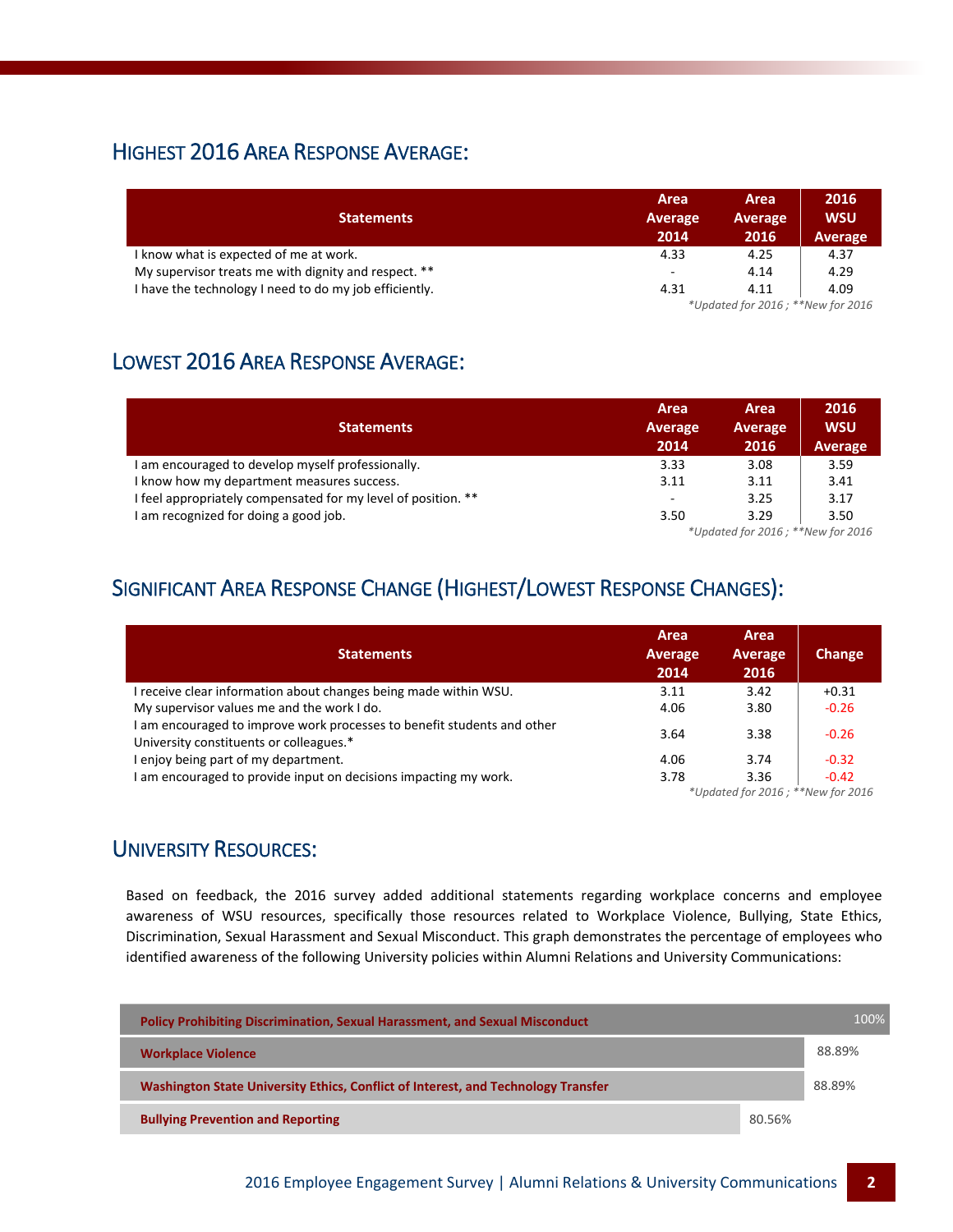## EMPLOYEE FEEDBACK:

At the end of the survey, employees were given the opportunity to provide feedback regarding subjects not addressed in the survey. The following feedback, specifically related to employee perceptions of the workplace, was provided by respondents who identified themselves within Alumni Relations and University Communications:

- Work climate has improved due to leadership
- Concerns regarding leadership, including supervisor skills
- Geographical disconnect between work units
- Workplace climate concerns, specifically regarding bullying and sexual harassment

#### ACTION ITEMS:

In reviewing the lowest area response averages and the statements with negative change from 2014 to 2016 in Alumni Relations and University Communications, initiatives to improve employee engagement and perceptions of the workplace may include, but are not limited to:

- Encourage communication with employees on how success is measured and provide ongoing feedback on how to improve performance
- Evaluate how input is solicited and taken into consideration
- Evaluate work climate and encourage employees to communicate concerns
- Identify positions with inappropriate compensation
- Improve the area's approach to the University's mission of openness
- Improve communication regarding the WSU policies concerning Bullying Prevention and Reporting, and provide employees with resources as appropriate
- Improve efforts to promote and encourage professional development of employees
- Provide employees with on-going feedback and recognition